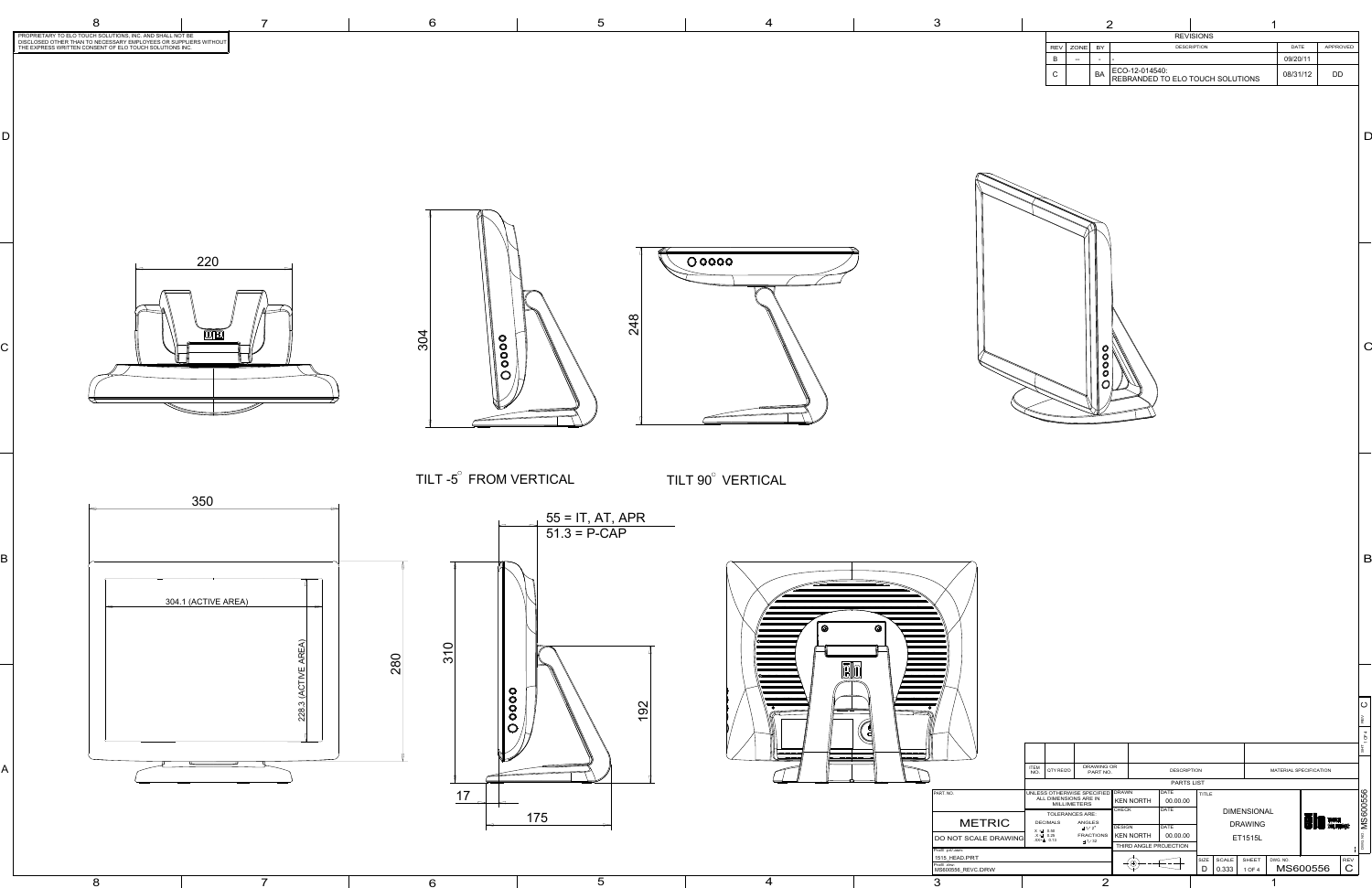8

C

D



| <b>REVISIONS</b> |             |    |                    |                    |          |          |  |  |  |  |
|------------------|-------------|----|--------------------|--------------------|----------|----------|--|--|--|--|
| <b>REV</b>       | <b>ZONE</b> | BY |                    | <b>DESCRIPTION</b> | DATE     | APPROVED |  |  |  |  |
| ⌒<br>v           | $- -$       | BA | <b>SEE SHEET 1</b> |                    | 08/31/12 | DD       |  |  |  |  |





| 60.4<br>$\longrightarrow$<br>22.8<br>55<br>$\bm{\odot}$<br>280<br>________<br>$\overline{1}$ , and the state of $\overline{1}$<br>310<br>$\frac{1}{2}$ as $\frac{1}{2}$ if $\frac{1}{2}$<br>.<br>245<br>$\begin{picture}(120,10) \put(0,0){\line(1,0){10}} \put(15,0){\line(1,0){10}} \put(15,0){\line(1,0){10}} \put(15,0){\line(1,0){10}} \put(15,0){\line(1,0){10}} \put(15,0){\line(1,0){10}} \put(15,0){\line(1,0){10}} \put(15,0){\line(1,0){10}} \put(15,0){\line(1,0){10}} \put(15,0){\line(1,0){10}} \put(15,0){\line(1,0){10}} \put(15,0){\line($<br>$\bullet$<br>192<br>=<br>$\bullet$<br>$\frac{1}{2}$<br>$\sqrt{\frac{1}{\sigma}}$<br>$\bullet$<br>ം<br>$\sqrt{2}$<br>$\bullet$<br>__<br>$\bigcirc$<br>₩<br>$\Box$<br>$\overline{\phantom{a}}$<br>سمعد سدهم<br>$\overline{\phantom{a}}$<br>17<br>$\longleftarrow$<br>$\frac{1}{2} \left( \frac{1}{2} \right) \left( \frac{1}{2} \right) \left( \frac{1}{2} \right) \left( \frac{1}{2} \right) \left( \frac{1}{2} \right) \left( \frac{1}{2} \right) \left( \frac{1}{2} \right) \left( \frac{1}{2} \right) \left( \frac{1}{2} \right) \left( \frac{1}{2} \right) \left( \frac{1}{2} \right) \left( \frac{1}{2} \right) \left( \frac{1}{2} \right) \left( \frac{1}{2} \right) \left( \frac{1}{2} \right) \left( \frac{1}{2} \right) \left( \frac$<br>I ITEM<br>NO<br>DRAWING OR<br>PART NO.<br>MATERIAL SPECIFICATION<br><b>DESCRIPTION</b><br>$\vert$ QTY REQ'D $\vert$<br>175<br><b>PARTS LIST</b><br>DATE<br>UNLESS OTHERWISE SPECIFIED DRAWN<br>PART. NO.<br>$ $ TITLE<br>ALL DIMENSIONS ARE IN<br>MILLIMETERS<br>00.00.00<br>$ $ KEN NORTH<br><b>DIMENSIONAL</b><br>† снеск<br>DATE<br>TOLERANCES ARE:<br><b>PIO</b> TOUCH<br><b>DRAWING</b><br><b>METRIC</b><br><b>DECIMALS</b><br>$\begin{array}{c} \textsf{ANGLES} \ \pm 1/2^\circ \end{array}$<br>DESIGN<br>DATE<br>ET1515L<br>$X \neq 0.50$<br>$X \neq 0.25$<br>$XX = \pm 0.13$<br>$\overline{\phantom{a}}$ FRACTIONS $\overline{\phantom{a}}$ KEN NORTH<br>00.00.00<br>DO NOT SCALE DRAWING<br>$\pm$ 1/32<br>THIRD ANGLE PROJECTION<br>Pro/E .prt/.asm:<br>1515_HEAD.PRT<br> SIZE   SCALE   SHEET<br>DWG. NO.<br>REV<br>$\left( \oplus \right) \rightarrow \left( \begin{array}{c} \left( \right) \rightarrow \left( \begin{array}{c} \left( \right) \rightarrow \left( \end{array} \right) \right) \rightarrow \left( \begin{array}{c} \left( \right) \rightarrow \left( \begin{array}{c} \left( \right) \rightarrow \left( \end{array} \right) \right) \end{array} \right)$<br>Pro/E .drw:<br>MS600556_REVC.DRW<br>$\mathbf C$<br>MS600556<br>$D$ 0.333 2 OF 4<br>SHEET 2 OF 4 | TILT -5 <sup>°</sup> FROM VERTICAL | TILT 90° FROM VERTICAL | <b>SCALE 0.450</b> |                   |
|--------------------------------------------------------------------------------------------------------------------------------------------------------------------------------------------------------------------------------------------------------------------------------------------------------------------------------------------------------------------------------------------------------------------------------------------------------------------------------------------------------------------------------------------------------------------------------------------------------------------------------------------------------------------------------------------------------------------------------------------------------------------------------------------------------------------------------------------------------------------------------------------------------------------------------------------------------------------------------------------------------------------------------------------------------------------------------------------------------------------------------------------------------------------------------------------------------------------------------------------------------------------------------------------------------------------------------------------------------------------------------------------------------------------------------------------------------------------------------------------------------------------------------------------------------------------------------------------------------------------------------------------------------------------------------------------------------------------------------------------------------------------------------------------------------------------------------------------------------------------------------------------------------------------------------------------------------------------------------------------------------------------------------------------------------------------------------------------------------------------------------------------------------------------------------------------------------------------------------------------------------------------------------------------------------------------------------------------------------------------------------------------------------------------------------------------------------------------------------------------------------------------------------------------------------------------------------------------------------|------------------------------------|------------------------|--------------------|-------------------|
| 6<br>$\Omega$<br>3<br>4                                                                                                                                                                                                                                                                                                                                                                                                                                                                                                                                                                                                                                                                                                                                                                                                                                                                                                                                                                                                                                                                                                                                                                                                                                                                                                                                                                                                                                                                                                                                                                                                                                                                                                                                                                                                                                                                                                                                                                                                                                                                                                                                                                                                                                                                                                                                                                                                                                                                                                                                                                                | $5\overline{)}$                    |                        |                    | $\mathsf B$<br> O |



OPTIONAL MSR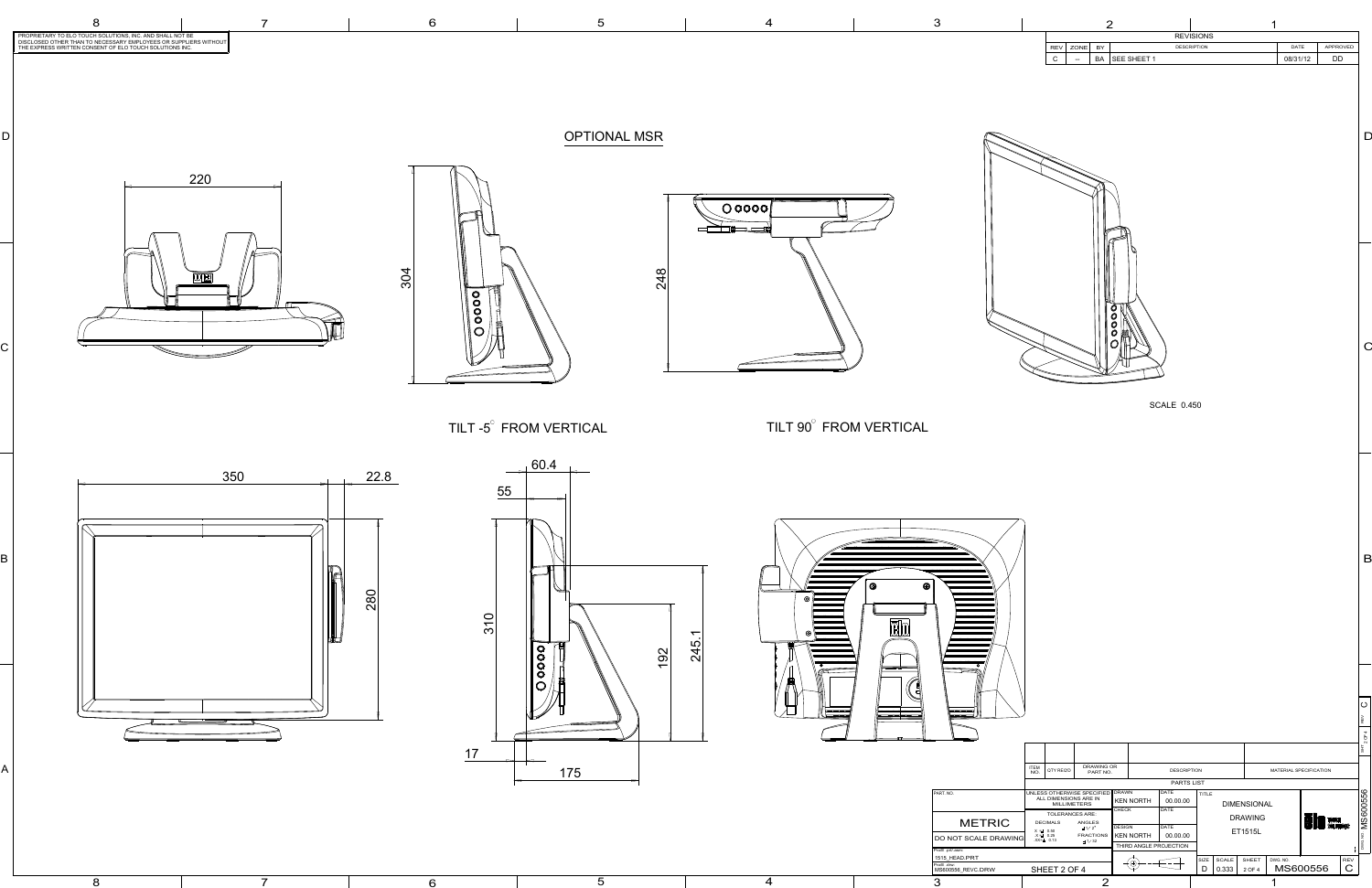B

 $\bm{\mathsf{C}}$ 

8



C

D



 $7$  6 5

|            | <b>REVISIONS</b> |           |                    |                    |          |          |  |  |  |  |  |  |
|------------|------------------|-----------|--------------------|--------------------|----------|----------|--|--|--|--|--|--|
| <b>REV</b> | ZONE             | BY        |                    | <b>DESCRIPTION</b> | DATE     | APPROVED |  |  |  |  |  |  |
| ⌒<br>◡     | $\sim$ $\sim$    | <b>BA</b> | <b>SEE SHEET 1</b> |                    | 08/31/12 | DD       |  |  |  |  |  |  |
|            |                  |           |                    |                    |          |          |  |  |  |  |  |  |

23.4

|   |  |                                  |                           |                                                                                                                                           |                                     |               |                  |                        |          |                |                    |                                    |                        | REV             |  |
|---|--|----------------------------------|---------------------------|-------------------------------------------------------------------------------------------------------------------------------------------|-------------------------------------|---------------|------------------|------------------------|----------|----------------|--------------------|------------------------------------|------------------------|-----------------|--|
|   |  |                                  |                           |                                                                                                                                           |                                     |               |                  |                        |          |                |                    |                                    |                        | O<br>공          |  |
|   |  |                                  | <b>ITEM</b><br>NO.        | QTY REQ'D                                                                                                                                 | <b>DRAWING OR</b><br>PART NO.       |               |                  | <b>DESCRIPTION</b>     |          |                |                    |                                    | MATERIAL SPECIFICATION |                 |  |
|   |  |                                  |                           |                                                                                                                                           |                                     |               |                  | <b>PARTS LIST</b>      |          |                |                    |                                    |                        |                 |  |
|   |  | PART. NO.                        |                           | DATE<br>UNLESS OTHERWISE SPECIFIED   DRAWN<br><b>TITLE</b><br>ALL DIMENSIONS ARE IN<br><b>KEN NORTH</b><br>00.00.00<br><b>MILLIMETERS</b> |                                     |               |                  |                        |          |                |                    |                                    |                        |                 |  |
|   |  |                                  |                           | <b>TOLERANCES ARE:</b>                                                                                                                    |                                     | CHECK         |                  | DATE                   |          |                | <b>DIMENSIONAL</b> |                                    |                        | <b>MS600556</b> |  |
|   |  | <b>METRIC</b>                    |                           | <b>DECIMALS</b><br>ANGLES<br>$\pm$ 1/2°                                                                                                   |                                     | <b>DESIGN</b> |                  | <b>DATE</b>            |          |                |                    | <b>CIO</b> TOUCH<br><b>DRAWING</b> |                        |                 |  |
|   |  | <b>DO NOT SCALE DRAWING</b>      | $X = 0.50$<br>$.X = 0.25$ |                                                                                                                                           | <b>FRACTIONS</b><br>$XX = \pm 0.13$ |               | <b>KEN NORTH</b> |                        | 00.00.00 | <b>ET1515L</b> |                    |                                    |                        |                 |  |
|   |  | Pro/E .prt/.asm:                 |                           |                                                                                                                                           | $\pm$ 1/32                          |               |                  | THIRD ANGLE PROJECTION |          |                |                    |                                    |                        | DWG. NO.        |  |
|   |  | 1515 HEAD.PRT                    |                           |                                                                                                                                           |                                     |               |                  |                        | SIZE     | <b>SCALE</b>   | SHEET              | DWG. NO.                           |                        | <b>REV</b>      |  |
|   |  | Pro/E .drw:<br>MS600556_REVC.DRW |                           |                                                                                                                                           |                                     |               |                  |                        | D        | 0.333          | 3 OF 4             |                                    | MS600556               | $\mathbf C$     |  |
| 4 |  | 3                                |                           |                                                                                                                                           | $\Omega$                            |               |                  |                        |          |                |                    |                                    |                        |                 |  |



 $\circledcirc$ 

 $\overline{O}$ 

 $\circledcirc$ 

 $\bigcap$